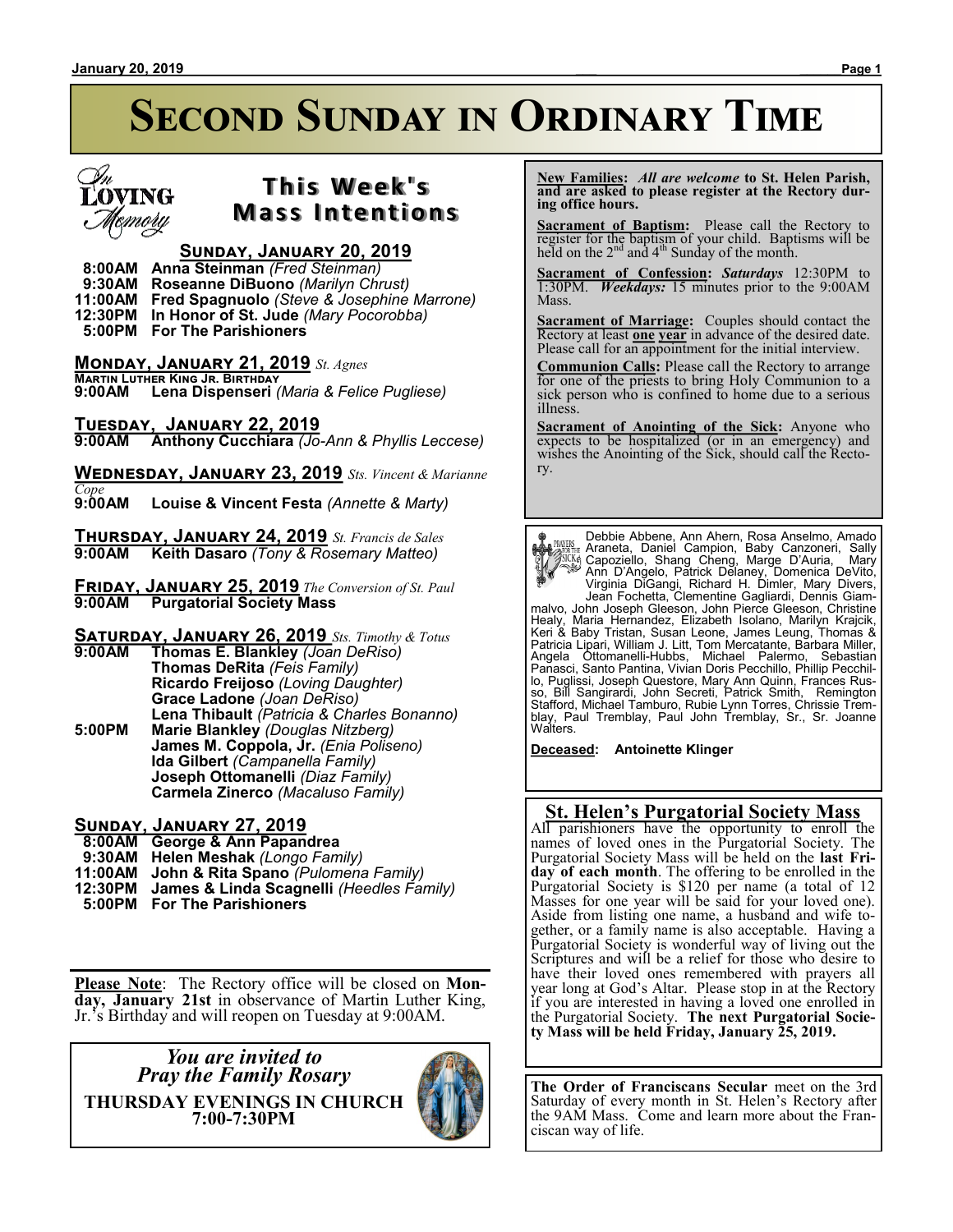## **Wise Man From The East**

The day after the feast of the Epiphany, I received an email from a wise man from afar... Fr. Anthony.

His email had good news. Original plans for Father Anthony were to have him reside at the rectory, beginning this month, and study for the New York Bar, so as to complete his legal studies. But, after a meeting with his Bishop in Nigeria, he has been assigned to Veritas University as a founding law professor. I believe this University position is a well deserved assignment for all the hard work he has accomplished here in the States. Last year, Father Anthony completed a PhD. program in Law at Emory University.

Fr. Anthony will remain in Nigeria, re-acclimating himself with his home Diocese for the next few months and begin his teaching position at Veritas University in October 2019. Fr. Anthony has assured me that he will be available to assist Saint Helen Parish during the Summer of 2019, beginning sometime in late May. He sends his warmest regards to all parishioners. I look forward to his arrival in May.

Father Colamaria



#### **GOOD SHEPHERD STATUE**

We would like to thank **Mary Ruane,** who kept  $\delta$  the statue this past week. Anyone interested in keeping the statue in their home and praying for vocations for one week should contact the Rec-

**Rosary for Peace…New Place, New Time** The Rosary for Peace, sponsored by the Saint Helen Secular Franciscan Fraternity, takes place in the Church at 6:30PM every Wednesday. The group prays for our Blessed Mother's intercession to end violence (both domestic and civil) and the persecution of Christians throughout the world. All parishioners are invited to join us. We welcome anyone willing to lead a decade of the Rosary in a language other than English.

**St. Helen's Support Group for the Physically Challenged** meets the first and third Wednesday of every month at 1:30PM in the Rectory meeting room. All are invited. For further information please call Joan at (718) 848-9173.

Dear Fr. Colamaria, Parish Staff and Parishioners,

 My mother and I would like to thank all of you for your warm welcome during the Christmas season. This season calls in us to share God's love with our family near and far, and my mother felt the joyous love St. Helen's had to offer.

 Thank you for your hospitality and kind welcome throughout her visit. We pray that God will give to you the blessings you have given to us.

Sincerely, Fr. Lukasz & Mama

#### **WEEK OF PRAYER FOR CHRISTIAN UNITY 2019**

Our Lady of Grace Parish (100-05 159th Avenue) will be hosting the Howard Beach Community on

**Wednesday, January 23, 2019** at 7:00PM

for Prayer and Song in celebration of Christian Unity.

*Justice, only justice, You shall pursue (Deuteronomy 16:20)*

Parents seeking Baptism for their children *who live within the territory of St. Helen Parish* are asked to register as members of the parish before requesting an initial interview for Baptism. Registration is easily done at the parish office anytime during business hours.

Parents seeking Baptism for their children *who live outside the territory of St. Helen Parish* are asked to obtain a letter from the parish in which they live authorizing the Baptism to take place at St. Helen.

Initial meetings with parents seeking Baptism for their children **who have already been born** will normally take place **on the second Wednesday of each month from 7:00–9:00PM and on the fourth Saturday of each month from 10:00AM–12:00PM.**

**Upcoming Mornings of Preparation Required Before a Baptism** (*All begin at the 11:00AM Mass and continue in the Msgr. McGinness Room)*: **January 27—February 10 & 24.**

**Upcoming Schedule for Baptisms** (*All begin at 2:00PM)*: **January 27—February 10 & 24.**

**Please call 718-738-1616 for more information and/or to schedule an appointment.**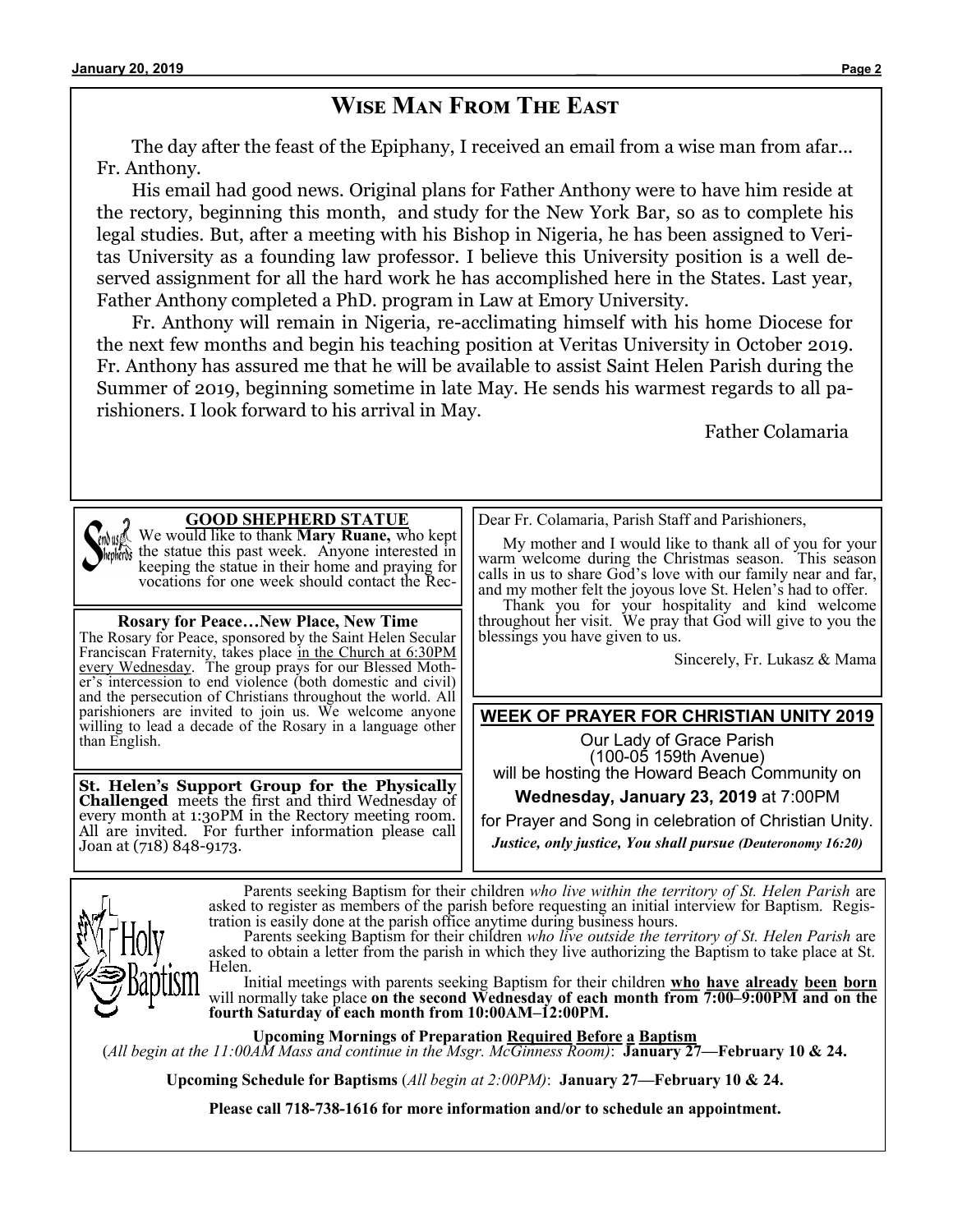# **St. Helen Catholic Academy is celebrating Catholic Schools' Week Starting January 27!**

*All in our Community are cordially invited to attend an Open House, visit our Book Fair, and view our Pre-K through 8th Grade Invention Convention.*

> **Hands-On Learning at St. Helen Catholic Academy is**



#### **OPEN HOUSE & TOURS Sunday, January 27th, 10:30AM-12:30PM Tuesday, January 29th, 3:00-4:00PM**

St. Helen Catholic Academy is in partnership with: Fordham University, St. Francis College, St. John's University, and Yale University.



## **We are focused on educating the whole child through:**

 **Faith Formation:** Daily prayer and spiritual development, complete sacramental program for First Penance, First Communion and Confirmation, First Friday Mass, prayer services and community service projects.

 **Rigorous Academics:** Full-day Kindergarten, Pre-K3 and 4 year old full-day and half-day programs, focused instructional schedule of 8:10-3 p.m. with 7 a.m. arrival and after-school program until 6 p.m., TACHS preparation, Algebra 1 Regents participation, K-8 Spanish program, iPad and SMARTBoard® technology, fully equipped STEM lab, digital tools, coding, and engineering design applications.

 **Specialized Programs:** Full-day Pre-K for All, "Mom and Me" for ages 1½-2½, afterschool extracurricular activities, training in music and art, band, chess, drama club, engineering club, Italian, Mandarin, and CYO sports.

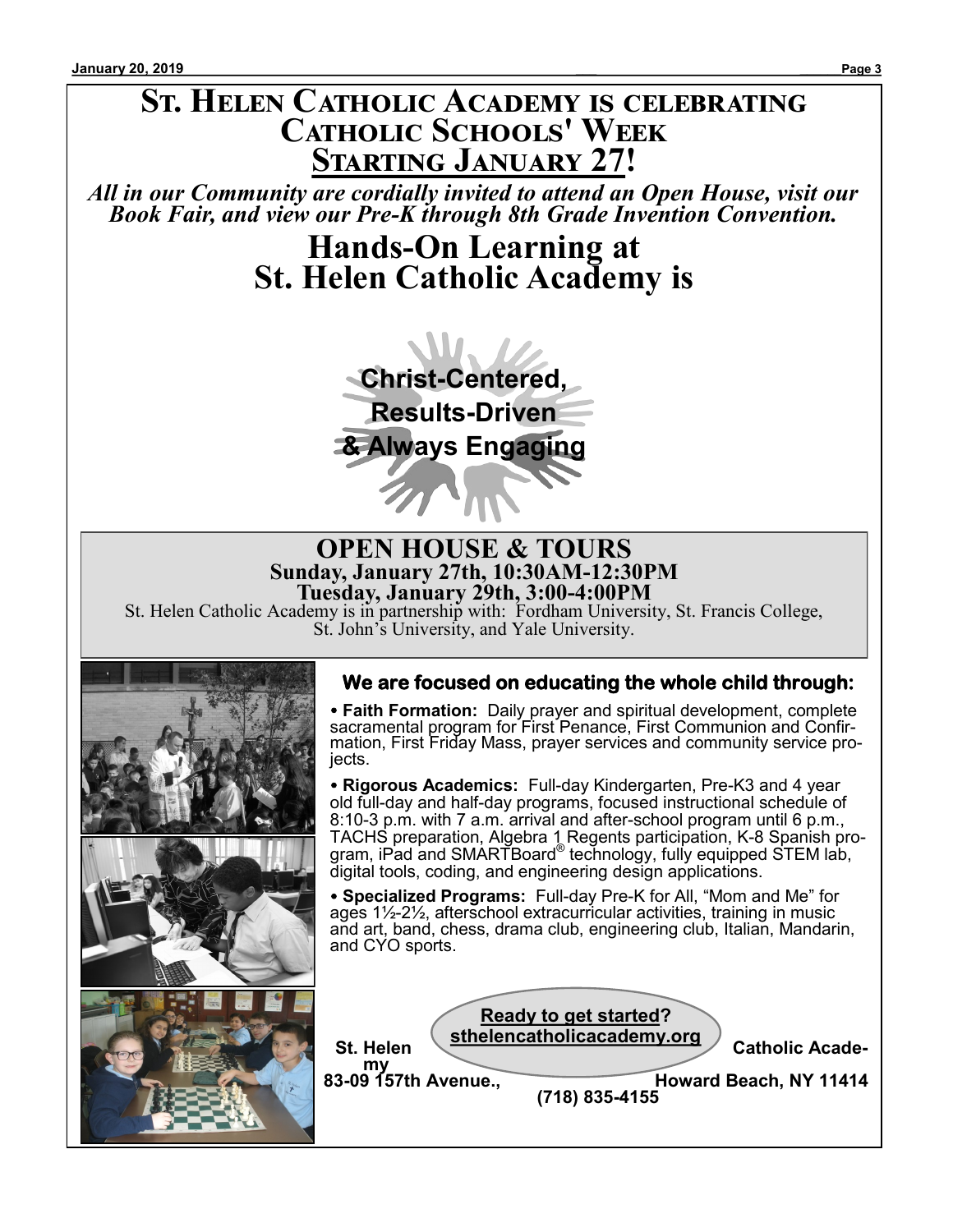## **St. Helen Parish Purgatorial Society Mass Intentions For Friday, January 25, 2019**

**Karl Albrecht** *(Florence Albrecht)* **All Souls in Purgatory** *(Kathleen Cocchiola)* **Amato & Sannino Family** *(Rachele Sannino)* **John Ardito** *(Monica & Frank Ottomanelli)* **Loretta Barnes** *(Vita, Paul, Lily & Tommy)* **Charles & Angela Barreca** *(Loving Son & Daughter)* **Thomas A. Barreca** *(Loving Brother & Sister)* **Mario & Angelina Barrella** *(Loving Family)* **Mary Camelo & Joshua Basin** *(Daughter/Mother, Francina)* **Adriano & Lorenza Bello** *(Bello Family)* **Gina Bender** *(Loving Aunt & Uncle)* **Frank W. Bitetto** *(Barbara Bitetto)* **Marie Blankley** *(Rachele Sannino)* **Thomas E. Blankley** *(Rachele Sannino)* **Paul Anthony Bono** *(Bono Family)* **Gregory Bonura** *(Anne M. Vigliarolo)* **Azea Braganza** *(Rachele Sannino)* **Gerald Braganza** *(Loving Wife)* **Nancy & Emanuel Camelliri** *(Constance & Joseph Camelliri)* **Zeny Caparas** *(Loving Family)* **Giuseppe & Maria Caputo** *(Loving Son, Rosario)* **Julianne Caputo** *(Loving Dad)* **Antoinette & Silvio Casazza** *(Maria Russo)* **Casillo Family** *(Loving Family)* **C. Joseph & Laura Chiarello** *(Lois Chiarello)* **Vi & Joseph Cimo** *(Loving Niece)* **Jerry Codispoti** *(Loving Family)* **Claire Louise Colamaria** *(Fr. Colamaria)* **Corrigan-Vendittelli Family** *(Loving Family)* **Emilia Cuttone** *(Loving Sister & Niece)* **Vincent J. D'Amato** *(D'Amato Family)* **Deceased Brothers of Council #197** *(Knights of Columbus)* **Frank DeRicco** *(St. Helen's Support Group)* **John DeRiso** *(St. Helen's Lectors)* **Concetta & Pasquale DeSantis** *(Linda DeSantis)* **Joseph Digristina** *(Loving Wife & Daughter)* **William F. DiPietra** *(Helen & Frank DiPietra)* **Giovanni Escobar Londono** *(Loving Mother)* **John & Anna Falco** *(Loving Family)* **Louise & Vincent Festa** *(Annette & Martin Gould)* **Giustina & Ralph Fiore** *(Loving Daughter & Granddaughter)* **William & Rose Fioto** *(Amelia Pepe)* **Frank Fogliano** *(Loving Family)* **John T. Gallagher** *(Loving Family)* **Gidaro-Izzo Family** *(Loving Family)* **Giunta-Bernardo Family** *(Jean Bernardo)* **Theresa Giusto** *(Linda DeSantis)* **Anna Gonzalez** *(Will Espada)* **Gorycki Family** *(Helen Repstad)* **Elizabeth & George Gould** *(Annette & Marty Gould)* **Gwardjak & Kosinski Family** *(Daughter)* **Carole Hinchcliffe** *(Paul Hinchcliffe)* **Pasquale Izzo** *(Loving Family)* **Jaskot & Wolynski Families** *(Joan Szatkowski)* **Eddie Juba** *(Barbara Dorme)* **Giovanna LaPuma** *(Salvatore & Nancy Chiaramonte)* **Michael & Mary Leccese** *(Jo-Ann & Phyllis Leccese)* **Dominick & Angelina Librizzi** *(Rosalie Librizzi)* **Catherine & Joseph Lumetta** *(Pauline Mantineo)* **Macaluso Family** *(Loving Family)* **Justine Nigra Maguire** *(Deidre McVey)* **Vincent & Vita Maltese** *(Loving Family)* **Jennie Maniscalco** *(Loving Children)*

**Michael Mannarino** *(Loving Granddaughter)* **Joanna Mazurek** *(A Friend)* **John Mendolia** *(Loving Family)* **Arthur T. Minor, Jr.** *(St. Helen's Lectors)* **Rocco & Phyllis Miranti** *(Loving Family)* **Lillian & Charles Monastero** *(Vita Monastero)* **Mr. & Mrs. Joseph Mullalley** *(Jane Orban)* **Father John B. Murray, C.M.** *(Deidre McVey)* **Maggie O'Dee** *(Loving Friend)* **Richard Orban** *(Jane Orban)* **Joan Mary Orban-Jones** *(Orban Family)* **Joseph P. Ottomanelli** *(Frank & Monica Ottomanelli)* **Dominick Pepe** *(Amelia Pepe)* **Joseph Pepe** *(Amelia Pepe)* **Pepe-Bitetto Family** *(Barbara Bitetto)* **Stephen Petroglia** *(Loving Wife & Children)* **Margaret Pietronigro** *(Dana & Elaine Scuderi)* **Christine Piotrowski** *(Loving Family)* **Marie & Annie Putorti** *(Loving Friend)* **Joseph Quagliariello** *(Quagliariello Family)* **Questore Family** *(Joseph Questore)* **Kathleen Rammelkamp** *(Charles Rammelkamp)* **Anthony & Josephine Razza** *(Connie Chwalek)* **Joanne Rebecchi** *(Cynthia Ottomanelli)* **Felicita Reyes** *(Loving Family)* **Belinda Rocco** *(The Card Girls)* **Paul Russo** *(Anne M. Vigliarolo)* **Maria & Luciano Sannino** *(Rachele Sannino)* **Benito & Leonila Santiago** *(Loving Family)* **Linda & James Scagnelli** *(Heedles Family)* **Dorothy Schmitt** *(Loving Friend)* **Kay & Walter Schretzman** *(John Schretzman)* **Helen Sentome** *(Serpico Family)* **Frank T. Serpico** *(Serpico Family)* **Sica Family** *(Irene DeStefano)* **Teodoro & Carmela Sordillo** *(Loving Son Enzo & Family)* **Anna Steiman** *(The Krala Family)* **Margaret Ann Stillman** *(Heedles Family)* **Casimir Szatkowski** *(Loving Family)* **Zenon & Rozalia Szczesny** *(Daughter & Family)* **Scafata Taddeo** *(Jane Orban)* **Frank & Ann Tomitz** *(Patricia)* **Maryann E. Tomitz** *(Patricia)* **Margaret Tucci** *(Loving Sister & Niece)* **Turrigiano Family** *(Antoinette Turrigiano)* **Walter & Elizabeth Ujazdowski** *(Quagliariello Family)* **Albert F. Valenzuela** *(Loving Family)* **Ruben & Ana Vega** *(Gloria Martinez)* **Carl Vigliarolo** *(Anne M. Vigliarolo)* **Frank J. Vigliarolo** *(Anne M. Vigliarolo)* **Mary Zurick** *(Sophia Gadinis)*